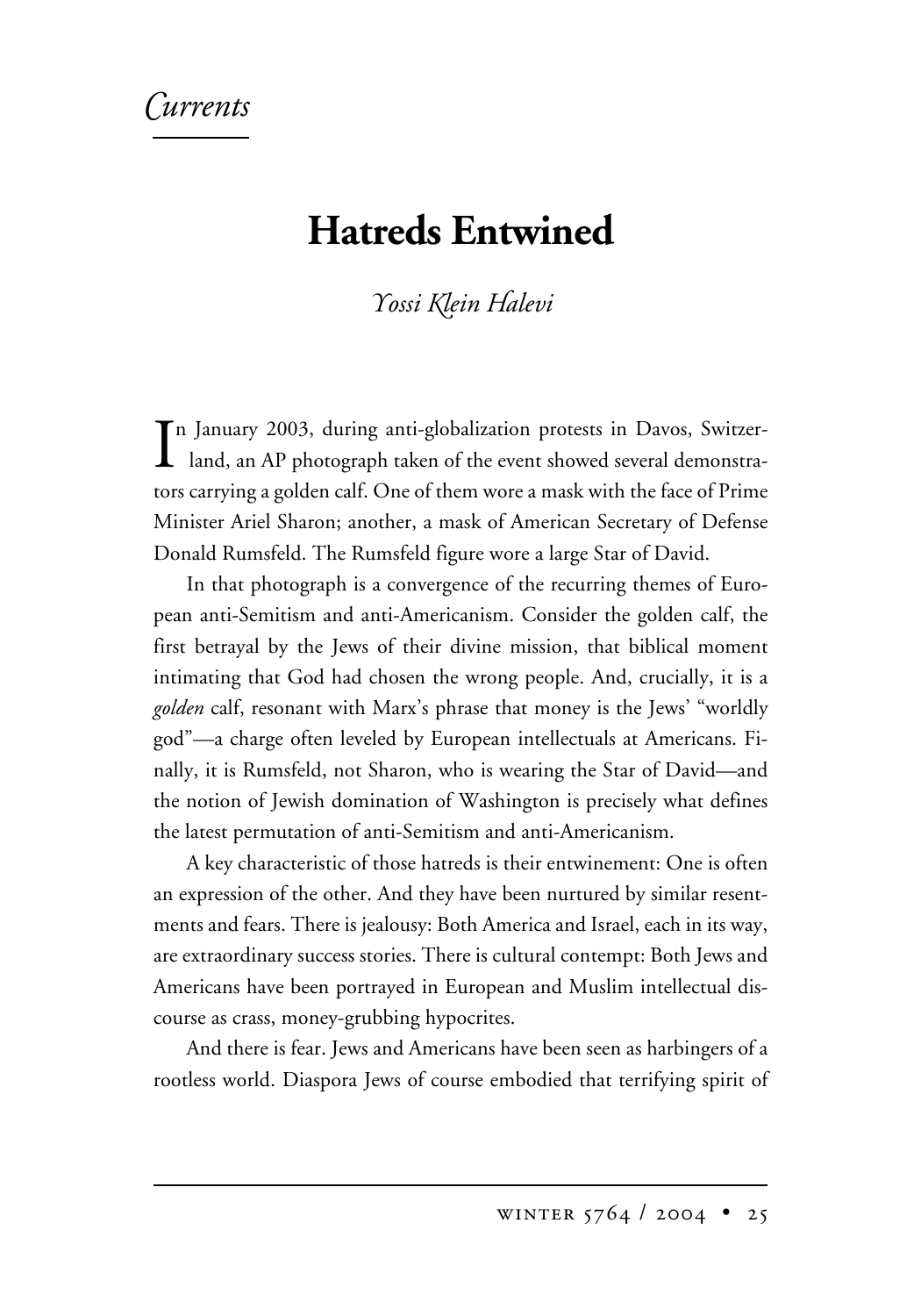rootlessness—a ghost people haunting the nations, as the Russian Zionist thinker Leo Pinsker put it.

America was perceived as the concretization of that threat. America terrified much of pre-World War II Europe—as it terrifies much of the Muslim world today—with its vision of a world where the slow accumulation of social and religious identities is replaced by a high-speed, highvolume, constantly shifting culture. A world remade in America's melting pot image, with a global culture controlled by Hollywood Jews and a borderless world of finance controlled by Wall Street Jews.

Though anti-Americanism and anti-Semitism seem to resonate most deeply in Europe and in the Muslim world, those two regions are today moved by different, contradictory reasons for demonizing America and the Jews.

Muslim demonizers have adopted the old European contempt for America and the Jews as rootless and godless peoples. America isn't only hated for being the political patron of Israel; Israel is hated for being a cultural carrier of America. Ali Muhammad Besharati, a senior Iranian government advisor, recently explained why September 11 may have been a joint American-Israeli plot: "The American nation is a nation without roots. Therefore, this type of nation is ready to utilize any means and methods in order to pursue its goals."

But where Europeans once despised America and the Jews as rootless enemies of tradition, now Europe's demonizers despise America and the Jewish state for being excessively rooted—for rejecting the new European cosmopolitanism in favor of unilateralism, nationalism, and territorial possessiveness. As for the old accusation of American and Jewish godlessness, post-Christian Europeans fear an America and Israel maddened by religious zeal.

European resentment toward America and Israel comes, in part, from an unconscious sense that these two nations, founded on a biblical sense of mission, have betrayed their messianic calling. Having repeatedly rescued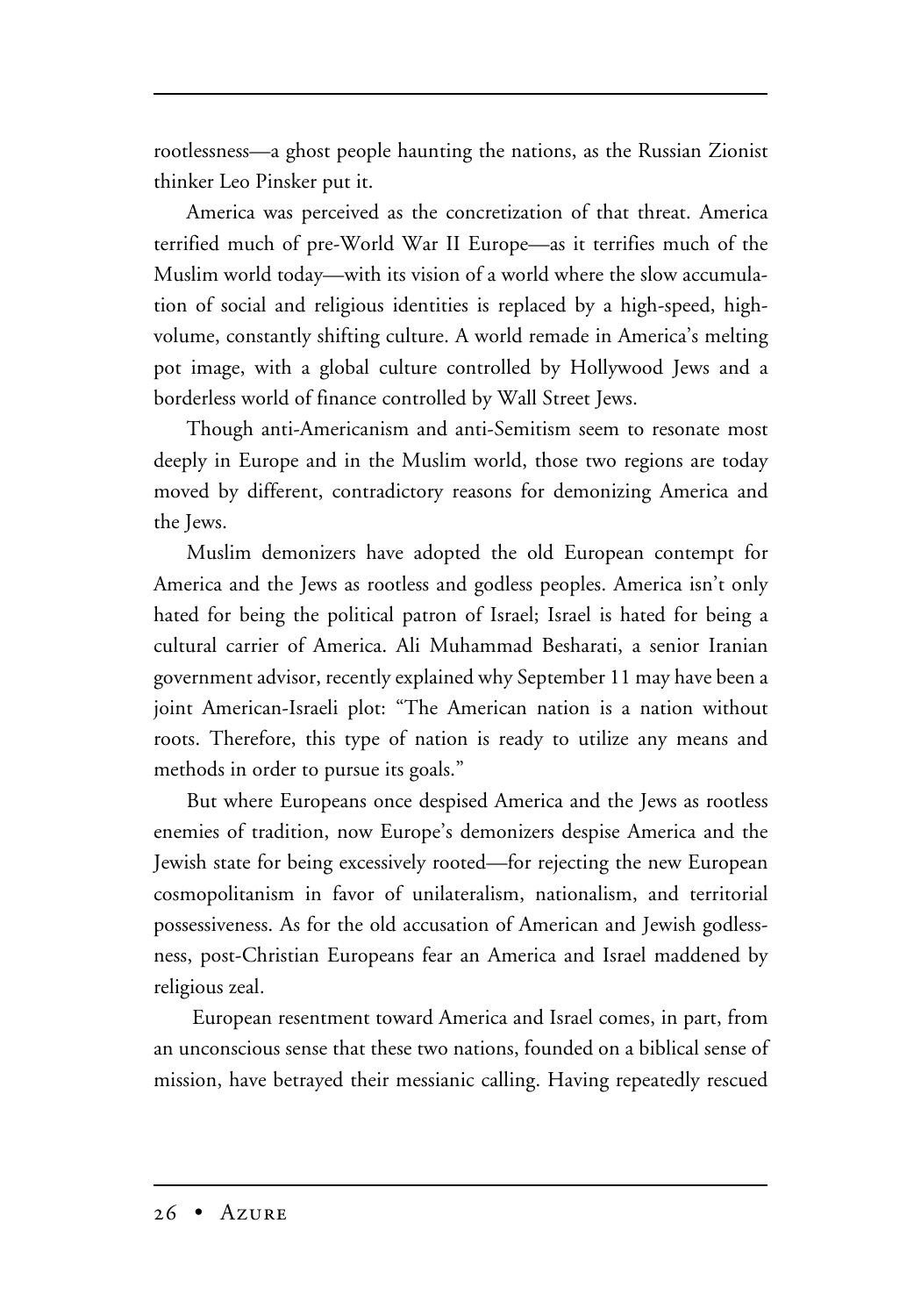Europe in the twentieth century, America has now exchanged its role as savior, in European eyes, for destroyer.

That duality—of savior and Satan—also applies to Europe's tortured relationship with the Jewish people. Hatred for Israel tends to be a replay, in secular form, of traditional Christian contempt for the Jews. Once again, Jews have betrayed their redemptive mission—this time, their mission to be carriers, in the post-Holocaust era, of the new "religion" of human rights. And Europeans, with their passion for klezmer music and Woody Allen films, have embraced the suffering, wandering Jew—in fact Europeans in some sense are trying to *become* that wandering, cosmopolitan Jew. But instead of endorsing Europe's post-nationalism and being worthy of its love, Jews abandoned their historic mandate, as victims, and chose a nationalist identity which, in European eyes, celebrates land and power and transformed the victims into victimizers. Once again, "physical Israel" has betrayed its calling. Implicitly, it is Europe, with its commitment to peace and human rights, that has learned the lessons of World War II, that is still, however secularized, "spiritual Israel."

Anti-Zionism and anti-Americanism help Europeans cope with their two historical burdens, the Holocaust and colonialism. By transforming Israelis into the new Nazis, Europeans relativize the Holocaust. And by attacking Americans as the new colonialists, Europeans prove they have repudiated colonialism.

A recurring motif of European anti-Americanism, already evident in the nineteenth century, is the notion of a uniquely American hypocrisy. Once America spoke in the name of freedom yet permitted slavery; now America speaks in the name of democracy yet ignores human rights. On September 11 of this year, *Le Monde* chose to commemorate the terrorist attacks on New York and Washington with a cartoon showing a plane marked "U.S." crashing into twin towers marked "Chile 1973."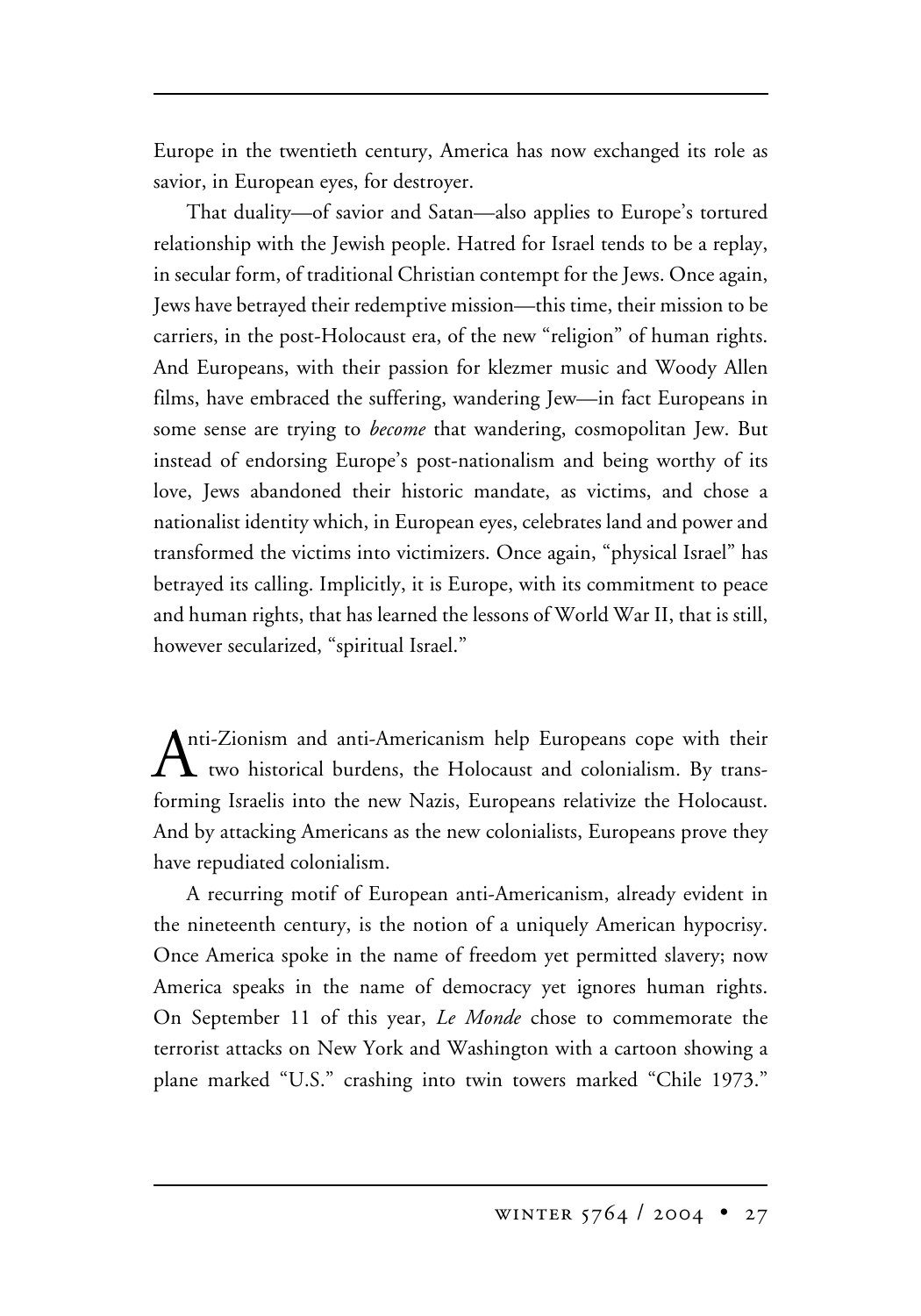According to this view, hypocritical America pretends to be a victim, yet is in fact a victimizer. Similar notions of Israel as a victimizer masquerading as a victim are routine in European discourse on the Middle East. In the demonizers' political passion play, America and Israel assume the role of Pharisees, hypocrites who promise freedom and democracy but deliver the golden calf.

In the new Europe, many equate virtue with powerlessness. And so what is particularly galling about America and Israel—what truly defines them as Pharisees—is that both invoke the language of idealism to justify their use of power. The Jewish problem with Europe seems to be one of timing: When Jews were powerless, many Europeans worshipped power and despised the Jews for their supposed cowardice. Now, when Jews have regained power, many Europeans worship powerlessness and despise the Jews for their supposed aggression.

Last winter, I was in Rome just after the massive demonstration against American intervention in Iraq, which drew upwards of three million people. The atmosphere in the city was frightening in its political uniformity. Peace flags hung from seemingly every balcony. Nowhere did I see a sign, a sticker, expressing an alternative position. Instead, there was this graffiti: "Sharon-Bush-Blair: The real axis of evil."

In citing Ariel Sharon and George Bush, rather than Yasser Arafat and Saddam Hussein, as symbols of evil—and note that Sharon appears first in this anti-trinity—Europeans are not merely opposing the foreign policies of America and Israel but demonizing them. The lack of relationship to objective reality in this political critique can be seen in the demonizers' timing. Demonization of America intensified after it was attacked on its mainland for the first time since the War of 1812. Demonization of Israel intensified after it became the first country in history voluntarily to offer shared sovereignty over its capital.

The twin demonization of America and Israel is the vindication of the Iranian mullahs' notion of the Great Satan and the Little Satan. And there is another vindication at work here, as well. The old Soviet *Pravda* routinely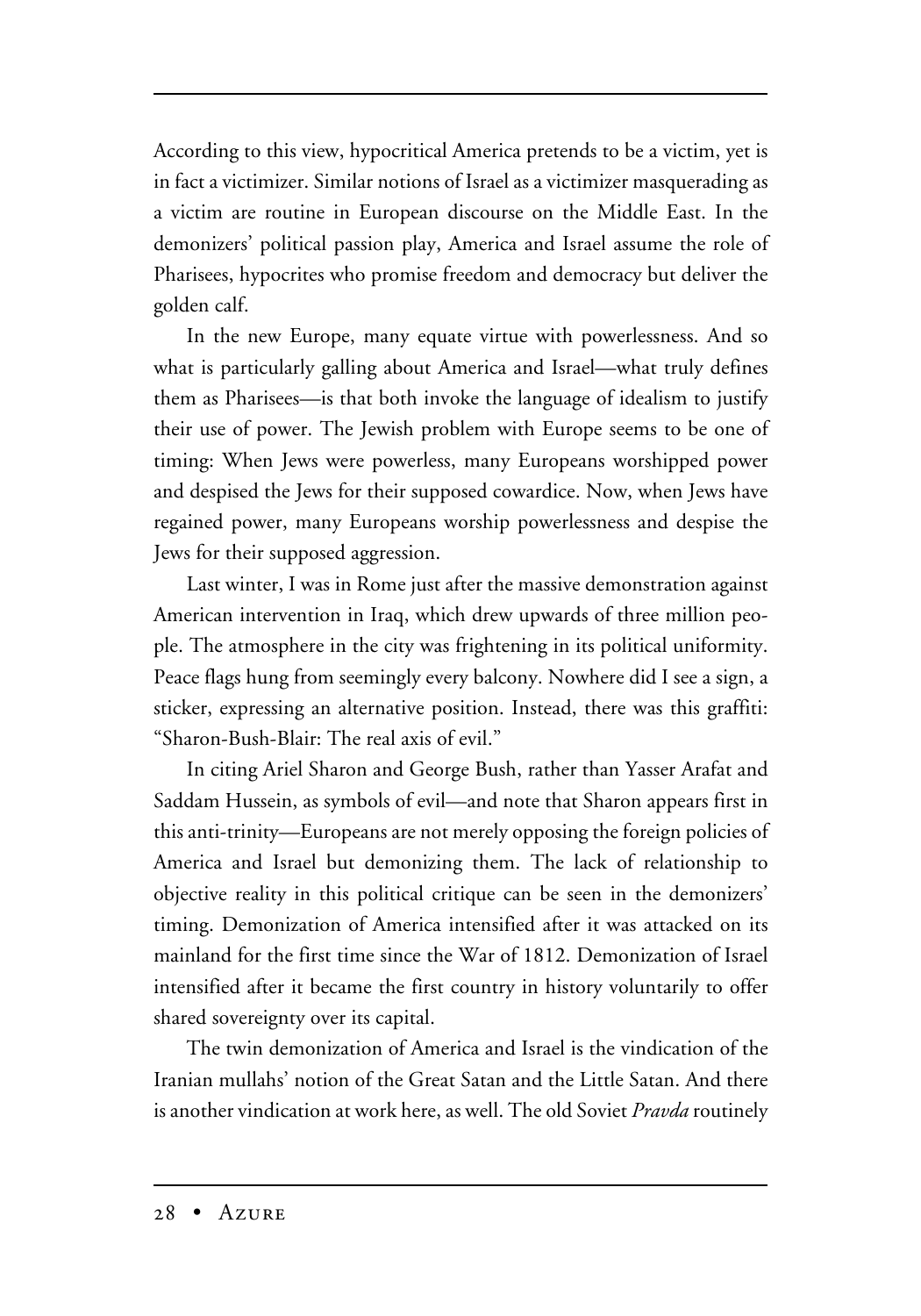invoked the "Tel Aviv-Washington axis," imagining a Nazi Israel and an all-devouring America. That perspective has now become mainstream in much of the European media. At least so far as the attitudes of many Western Europeans toward the United States and Israel are concerned, the Soviet Union has posthumously won the Cold War.

In the last two years, the demonizers have focused on the Bush administration's neo-conservative Jewish advisors as proof of the existence of  $\mathbf T$ n the last two years, the demonizers have focused on the Bush administhat "Tel Aviv-Washington axis." Like the pre-World War II isolationists of the America First Committee, who warned against a "Jewish war," the new demonizers are obsessed with the neo-conservatives—or "Likudniks," as they're often disparagingly called—who have dragged America and the world into war, all for the sake of Israel. Referring to the Jews, the French ambassador to England, Daniel Bernard, is reported to have said, "Why should the world be in danger of World War III because of those people?" The venerable catchword "cabal" has made a comeback, finding its way into critiques from isolationist Pat Buchanan to British Labor Party MP Tam Dalyell. With the emergence of a neo-conservative "cabal"—manipulative and Jewish—the demonizers have finally found their proof.

In a recent opinion piece in the *International Herald Tribune*, columnist William Pfaff cited a list of the contemporary political figures who are destroying American foreign policy. All of them happened to be Jews— Ariel Sharon, Richard Perle, Paul Wolfowitz. Pfaff writes that President Bush took up the neo-conservative project, "with seemingly little or no grasp of its sources, objectives, or assumptions." Gentile dupes are as essential to the demonic passion play as manipulative Jews.

The hunt for Jewish conspirators in government—for Jews who acted primarily as Jews, on behalf of "the Jews"—began after World War I, when demonizers named Bernard Baruch, who represented President Woodrow Wilson at the Versailles Conference, as a war-monger who had pushed America into war to further Jewish world domination. Henry Morgenthau,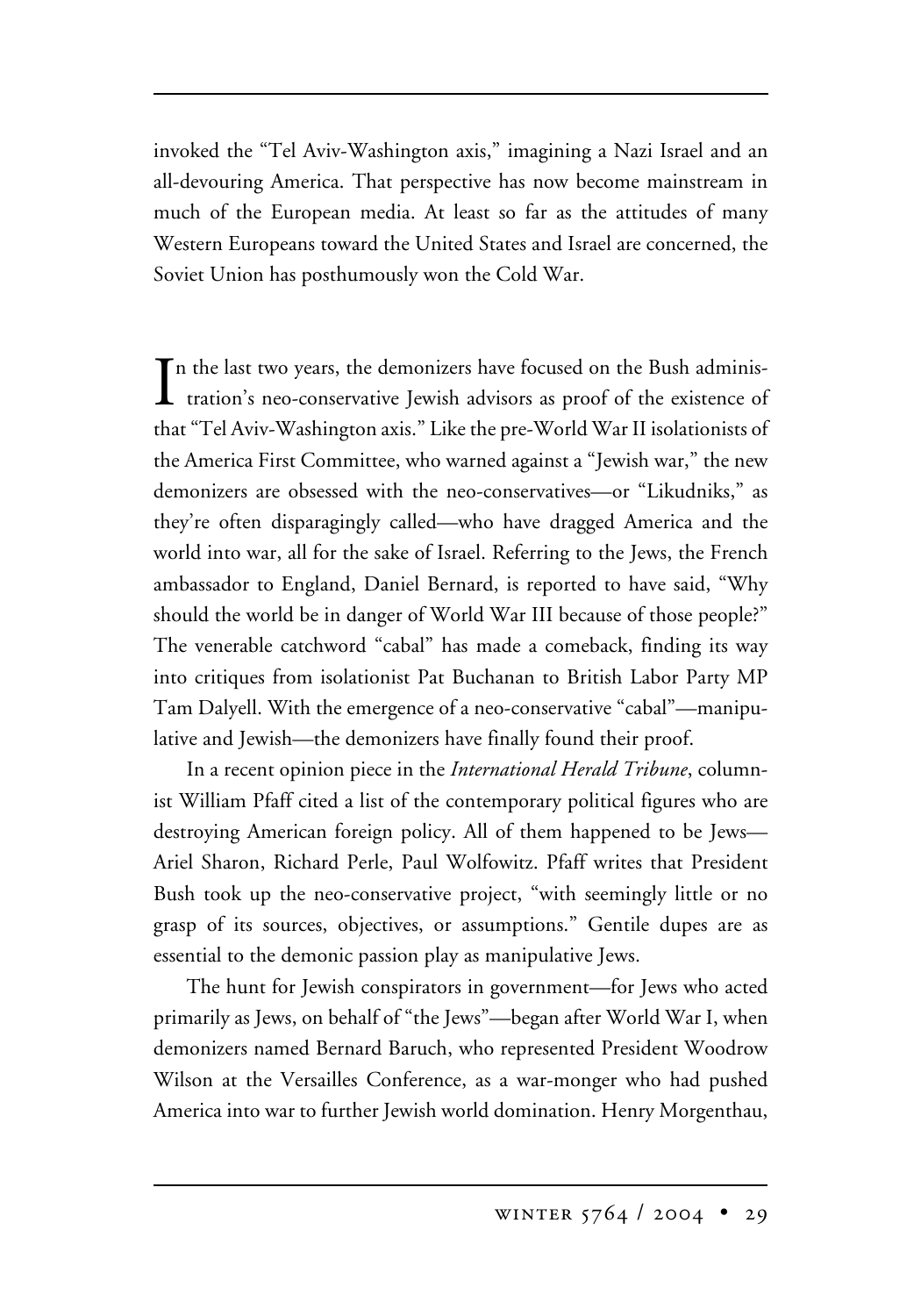who was President Franklin Delano Roosevelt's secretary of the treasury during World War II, served a similar imaginary role. The Nazis routinely referred to America as a Jewish-dominated mongrel nation. "My feelings against America are those of hatred and repugnance," Hitler said, "half-Judaized, half-negrified, with everything built on the dollar." According to Albert Speer, Hitler fantasized about attacking New York's skyscrapers, striking a blow at the heart of international Jewish finance. The lunatic militias of America's Midwest have picked up the theme, warning about the Jewish lobby's takeover of Washington, what they call ZOG—Zionist-Occupied Government.

Now, however, you do not have to be a Nazi or a paranoid militiaman to discern a Jewish conspiracy to destabilize and control the world, via Zionist domination of Washington. Increasingly it is the Left that has taken up, in new form, the warning against ZOG. In significant circles, the notion of saving America from the Zionists—the Sharon-Wolfowitz axis has become axiomatic.

Among the most telling pathologies of the new demonization is the convergence of extremes of Left and Right against the common Zionist-American enemy. In France, Jean-Marie Le Pen attacks global capitalism and B'nai B'rith; while on the far Left, Jose Bove, one of the charismatic leaders of the anti-globalization movement, who vandalized a McDonald's to protest American influence, declared that the attacks on French synagogues were being orchestrated by the Mossad.

In Germany, neo-Nazis wearing kaffiyehs march in demonstrations together with radical leftists wearing kaffiyehs, chanting the same slogans against globalization, and waving the same Hezbollah flags. Horst Mahler, leader of the neo-Nazi NDP, is a former member of the far-Left Baader-Meinhoff gang. Here is what Mahler had to say on September 12, 2001: "The aerial attacks on Washington and New York mark the end of the American century, the end of global capitalism, and also the end of the